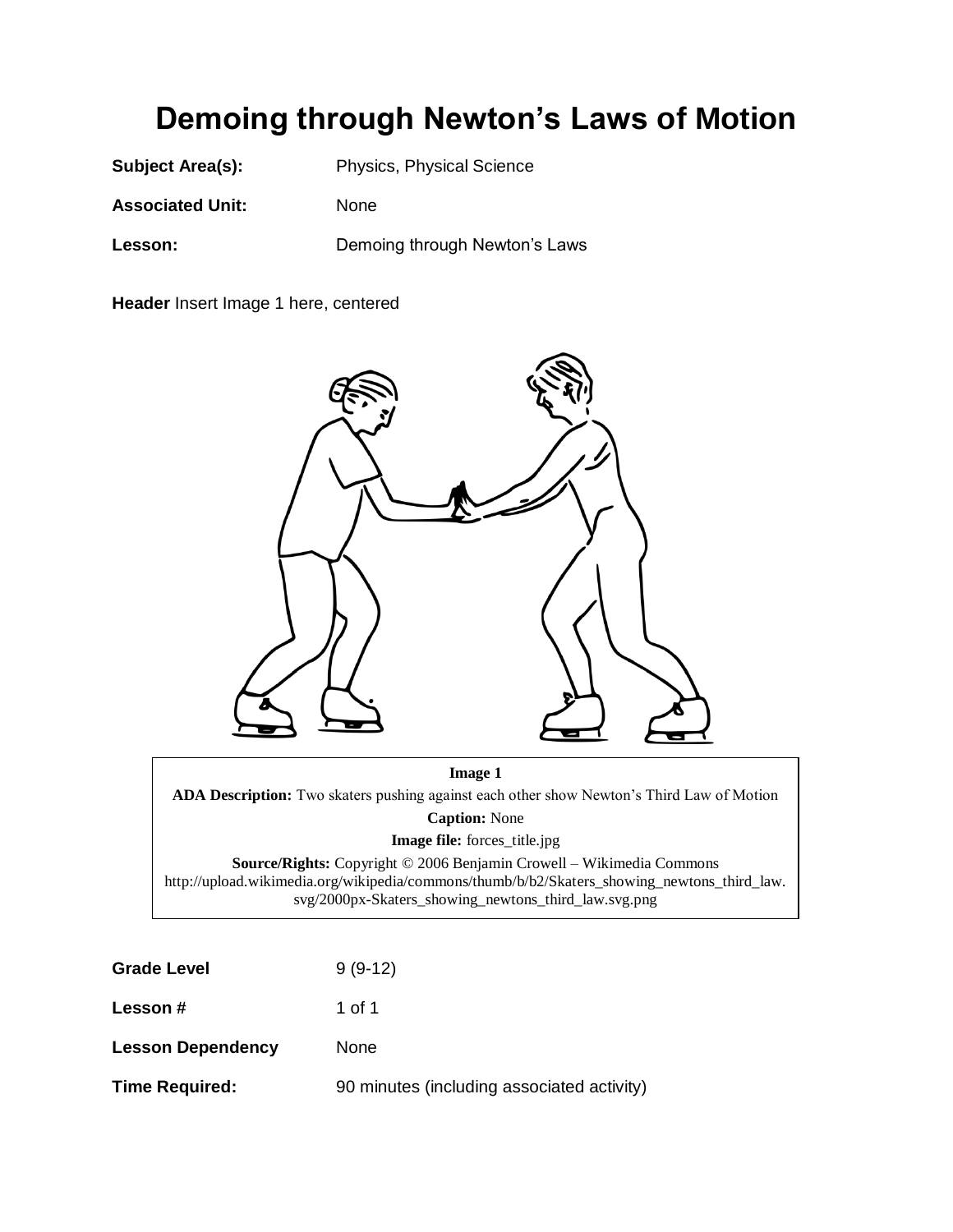# **Summary:**

Isacc Newton's three laws of motion are not only important to student's understanding of physics, but provide the basis for engineering phenomena throughout our society. In this lesson, students will learn about these three laws of motion and their applications through the lesson discussion and associated activity. Using the student's interest in Harry Potter, the lesson begins by explaining Newton's Laws and how they govern the world around us like the Fundamental Law of Magic in Harry Potter. The students will then complete the associated activity before reconvening as a class and discussing and understanding engineering applications of these laws based on the activity completed.

# **Engineering Connection:**

Newton's laws are the basis for engineering, movement and the interaction that engineers and scientist have to think about in every design and idea. Understanding how these laws work, just like any scientific law, is the first step in being able to apply it to engineering problems. While rockets are clear examples of these laws, once these laws are understood they can be applied to a multitude of problems relating to mechanical engineering (brake system in cars), electrical engineering (accelerometer), and civil engineering (sediment transport).

# **Engineering Category:**

1. Relating science and/or math concept(s) to engineering

# **Keywords**

newton, force, acceleration, accelerometer, sediment transport, brakes, momentum, thrust, drag

### **Educational Standards:**

### International Technology and Engineering Educators Association (ITEEA) Standards

ITEEA, Standard 5, Grades 9-12, I. With the aid of technology, various aspects of the environment can be monitored to provide information for decision-making.

ITEEA, Standard 11, Grades 9-12, N. Identify criteria and constraints and determine how these will affect the design process.

Texas Essential Knowledge and Skills (TEKS)

*Grade 9-12 [2010] - §112.39 Physics*

(2) Scientific processes. The student uses a systematic approach to answer scientific laboratory and field investigative questions. The student is expected to: (C) know that scientific theories are based on natural and physical phenomena and are capable of being tested by multiple independent researchers. Unlike hypotheses, scientific theories are well-established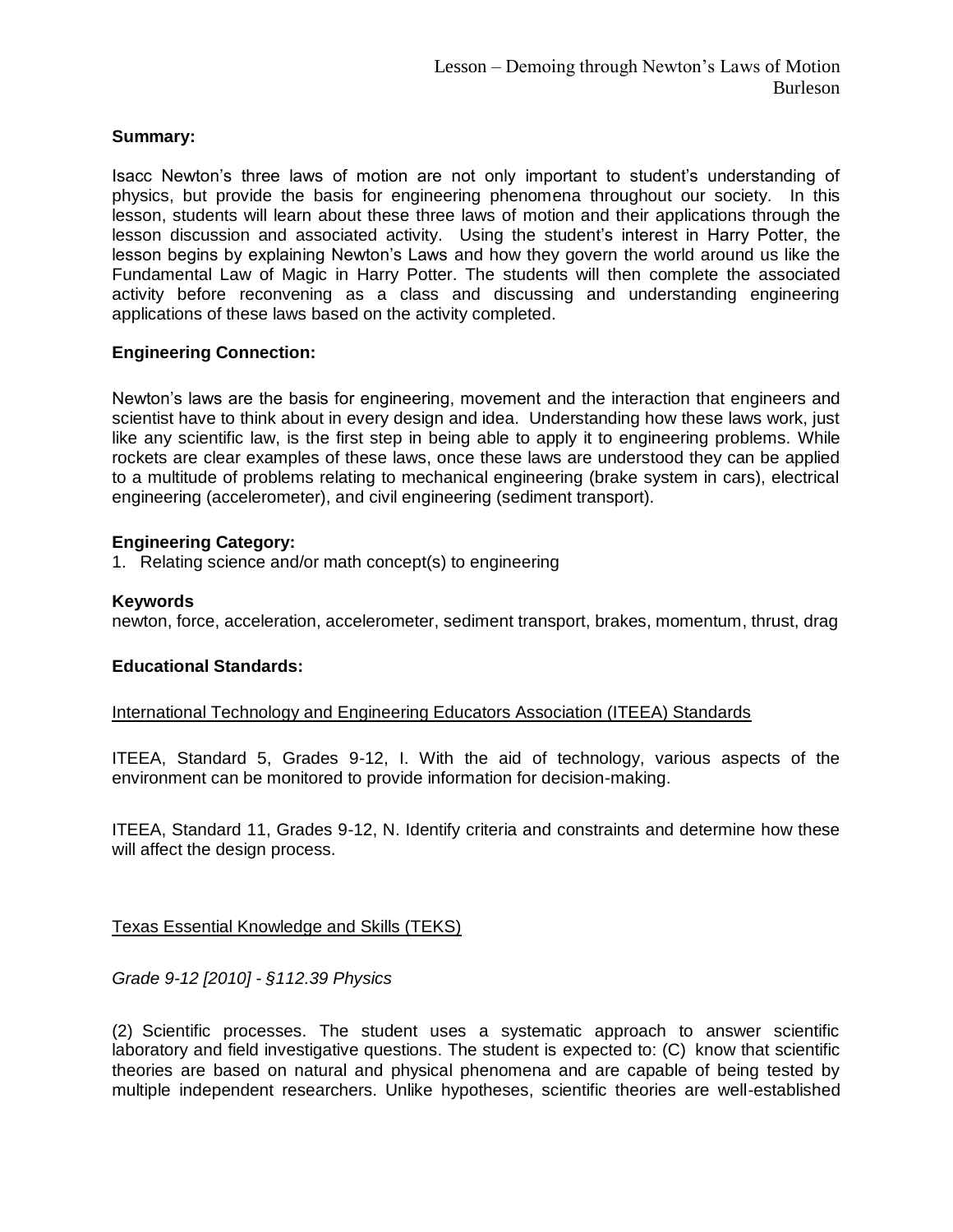and highly-reliable explanations, but may be subject to change as new areas of science and new technologies are developed;

(3) Scientific processes. The student uses critical thinking, scientific reasoning, and problem solving to make informed decisions within and outside the classroom. The student is expected to: (D) explain the impacts of the scientific contributions of a variety of historical and contemporary scientists on scientific thought and society;

(3) Scientific processes. The student uses critical thinking, scientific reasoning, and problem solving to make informed decisions within and outside the classroom. The student is expected to: (E) research and describe the connections between physics and future careers;

# **Pre-Requisite Knowledge**

Basic understanding of velocity, acceleration, and mass. Law of Conservation of Momentum

### **Learning Objectives (For Lesson and Associated Activity)**

After this lesson, students should be able to:

- Describe the first step in research/engineering process
- Define Newton's First, Second, and Third Law of Motion
- Be able to demonstrate each law
- Describe one application related to engineering for each law

### **Introduction / Motivation**

(Show a scene from Harry Potter or read from the Harry Potter series a discussion of the law that governs the world of magic).

Do we have laws like that in our world? Have a few students respond and make sure to encourage them to think of rules/laws in the world of physics. If you are on a skateboard and you run into a curb, what happens? Why? If you push your textbook, what will happen? And if you run into someone on skates, why will they move in the opposite direction at a similar speed? These are all questions we are going to answer today using a set of three basic laws: Newton's Laws of Motion!

Read with me the three laws we will be learning about today. (Write on board) Newton's First Law of Motion: An object at rest stays at rest and an object moving at a constant velocity continues at that velocity unless acted upon by a net force. Newton's Second Law of Motion: Force equals mass times acceleration. Newton's Third Law of Motion: For every action there is an equal and opposite reaction.

While we talk and demonstration these laws today, we will understand why these laws are important when you drive to school, when you play video games, and when you go to the beach. For engineers the first step in creating and understanding these different phenomena is to understand the laws that govern the world they are working in: the world of motion in physics. The world is defined by Newton's Laws of Motion. Now, repeat the Newton's Laws of Motion again with me so we can begin understanding and demonstrating these laws.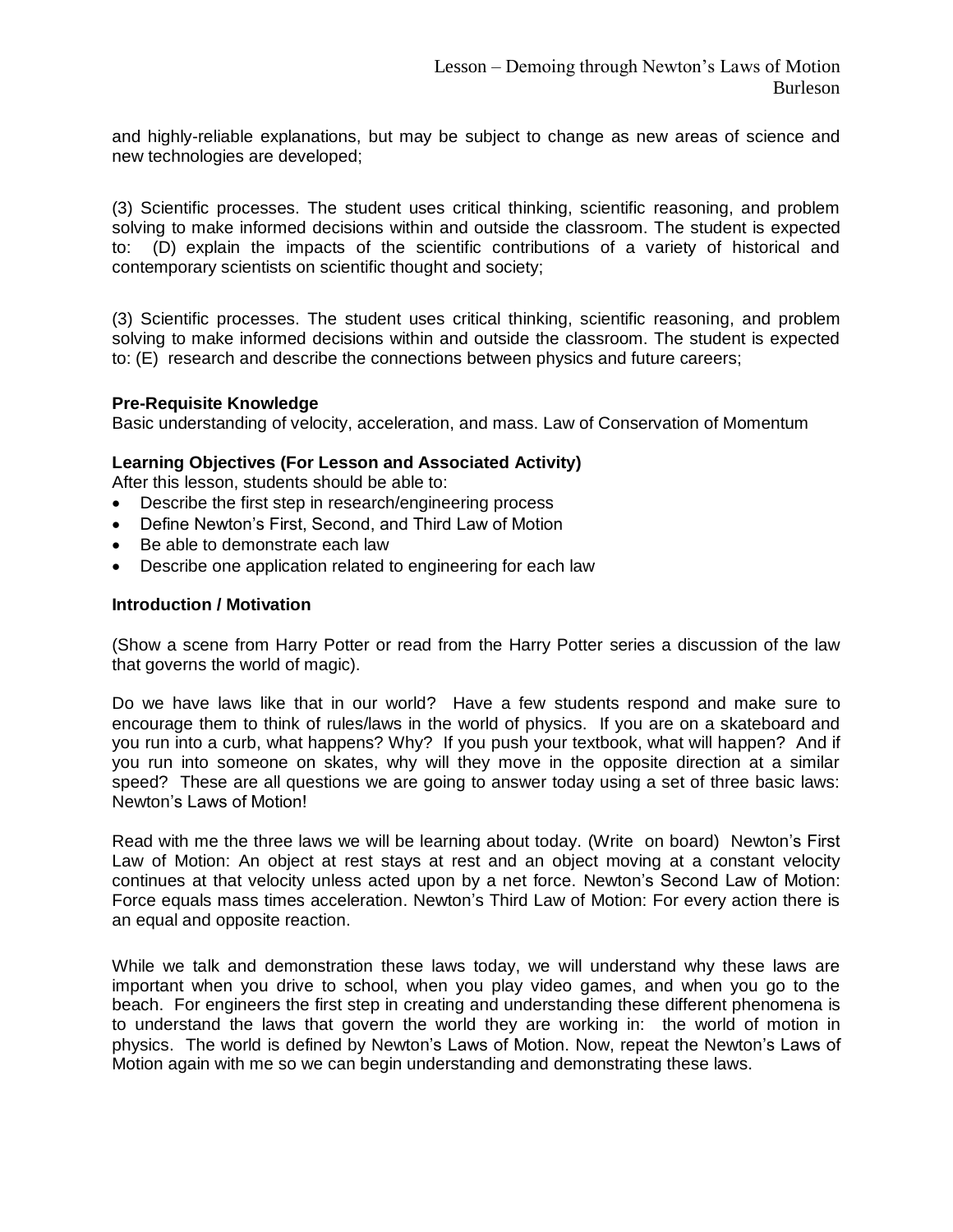Complete Associated Activity and use Lesson Background & Concepts for Teachers for the discussion to follow the activity. Use the attached PowerPoint for the discussion.

# **Lesson Background & Concepts for Teachers**

### *Newton's First Law of Motion*:

Newton's First Law of Motion states that an object at rest stays at rest and an object moving at a constant velocity continues at that velocity unless acted upon by a net force. When a weight is balanced on top of an empty can, the weight is at rest and will stay at rest (though it is much heavier than the empty can). Similarly, when the weight is in motion, it will stay in motion which is why it crushes the can. As seen in Image 2, we notice this phenomenon in the movement of a plane. A plane will move at a constant velocity but there are two forces that are constantly trying to change that. The thrust (cause by the engine) acts as a force on an airplane that can increase the velocity while the drag (caused by wind resistance) acts as a force on an airplane that can decrease the velocity [1]. When they are equal, the plan stays in a constant state of motion.

### Image **Insert Image 2 here, centered**



**Image 2**

**ADA Description:** From the Glenn Research Center is Newton's First Law applied to airplanes for the purpose of high school and college student education. **Caption:** Newton's First Law (Applied to Airplanes) **Image file:** Newtons\_first\_plane.jpg

**Source/Rights:** Copyright © 2010 Tom Benson (NASA)

http://www.grc.nasa.gov/WWW/k-12/airplane/Images/newton1.gif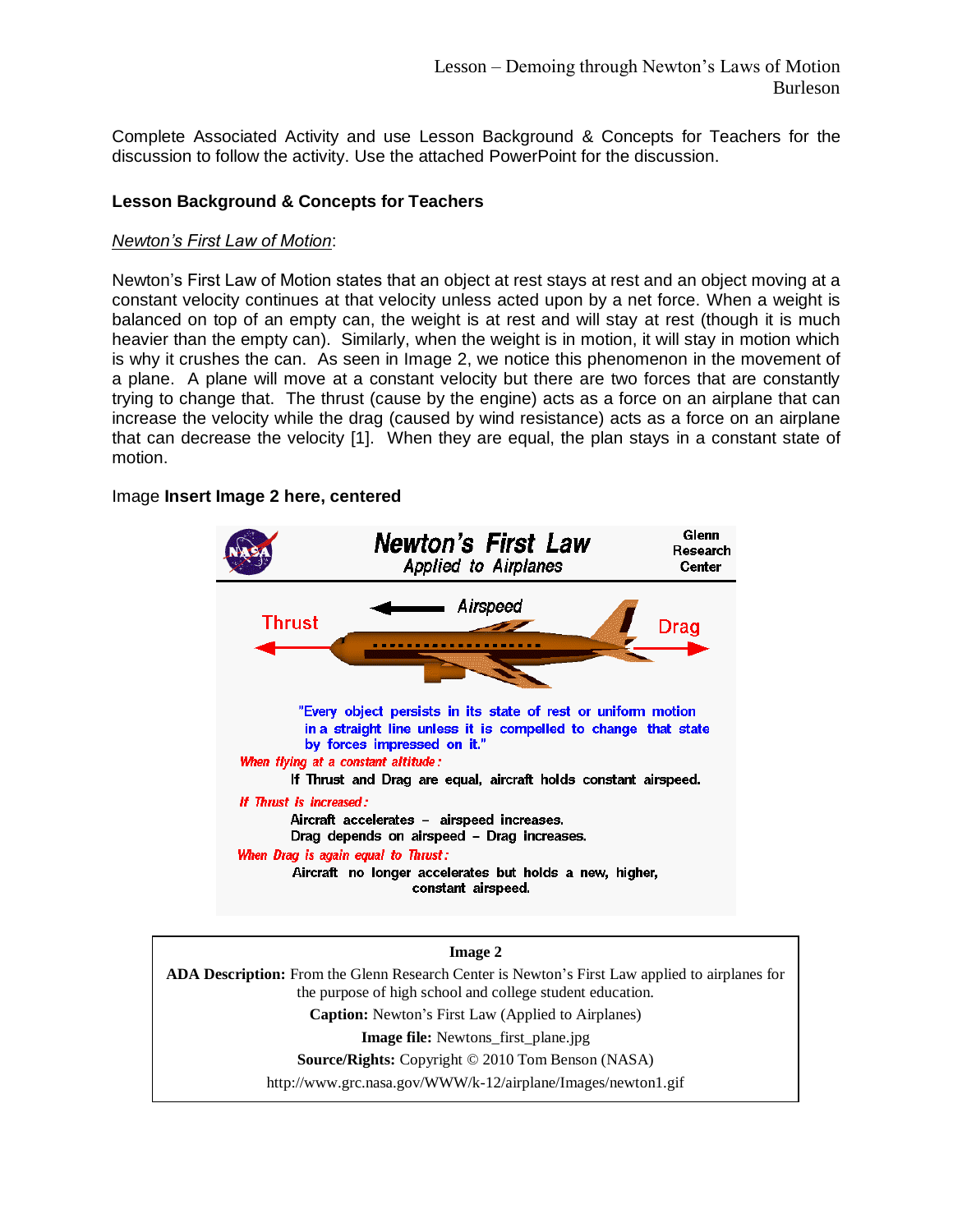In order to change an object either from rest or from constant velocity, a force mush act on it. This is why cars need brakes. While it would nice to be able to wish your car to stop, a force must be applied to the car in order to have slow down and stop at the right time unlike what is seen in Image 3. Image 3 does show Newton's First Law of Motion. The tree is at rest and it want to stay at rest!

# Image **Insert Image 3 here, left justified**



**Image 3 ADA Description:** Two skaters pushing against each other show Newton's Third Law of Motion **Caption:** None **Image file:** car\_crash.jpg **Source/Rights:** Copyright © 2005 Thue (WikiCommons) [http://upload.wikimedia.org/wikipedia/commons/e/e1/Car\\_crash\\_1.jpg](http://upload.wikimedia.org/wikipedia/commons/e/e1/Car_crash_1.jpg)

Brake pads are a component of a disk brake system that is used to grind and slow its motion. As a car moves along the roadway, it is maintaining a constant velocity; however, when a red light is observed ahead, the car must change that constant velocity (slow down) by exerting a force on the car. The brake pads (and system) produce this force through friction. [2]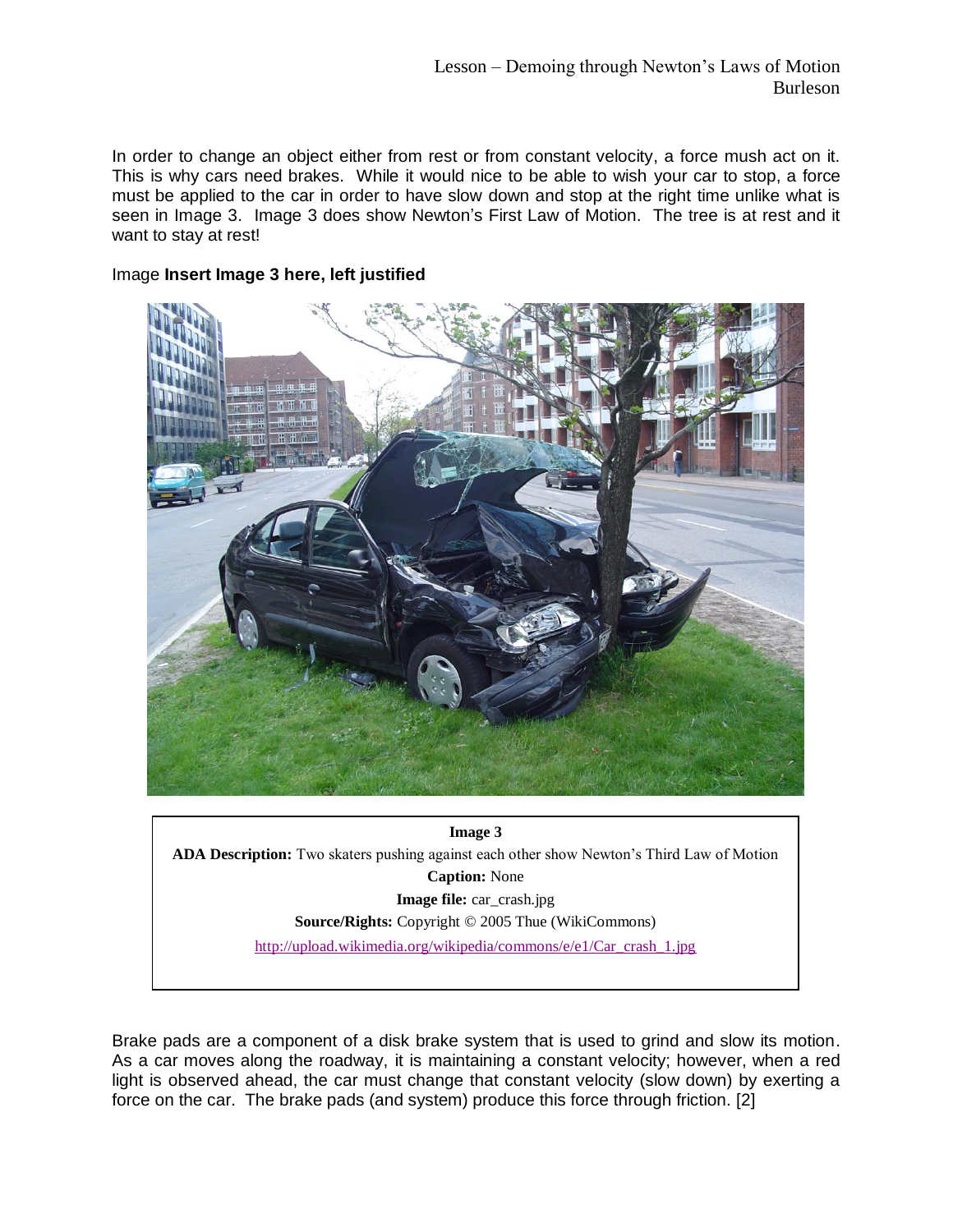# *Newton's Second Law of Motion*:

Newton's Second Law of Motion states that force equals mass times acceleration (Image 3). Force is dependent on the change in velocity and therefore causes a change in velocity and a change in velocity causes a force. [3] It has both a magnitude and direction.

# Image **Insert Image 4 here, centered**



| <b>Image 4</b>                                                                                                                                            |  |  |
|-----------------------------------------------------------------------------------------------------------------------------------------------------------|--|--|
| <b>ADA Description:</b> From the Glenn Research Center is Newton's Second Law definition for the<br>purpose of high school and college student education. |  |  |
| <b>Caption:</b> Newton's First Law (Applied to Airplanes)                                                                                                 |  |  |
| <b>Image file:</b> Newtons_second_plane.gif                                                                                                               |  |  |
| <b>Source/Rights:</b> Copyright © 2010 Tom Benson (NASA)                                                                                                  |  |  |
| http://wright.nasa.gov/airplane/Images/newton2.gif                                                                                                        |  |  |

This principle can be found in your phone [6] and in a Wii remote. Inside bother of these devices is something called an accelerometer. An accelerometer is a device that measures acceleration. Based on the discussion of Newton's Second Law of Motion, in order to find the acceleration we must know the force and mass of an object. This is demonstrated with the Ball in a Box (see associated activity). When the ball is in the box (at rest), the force being applied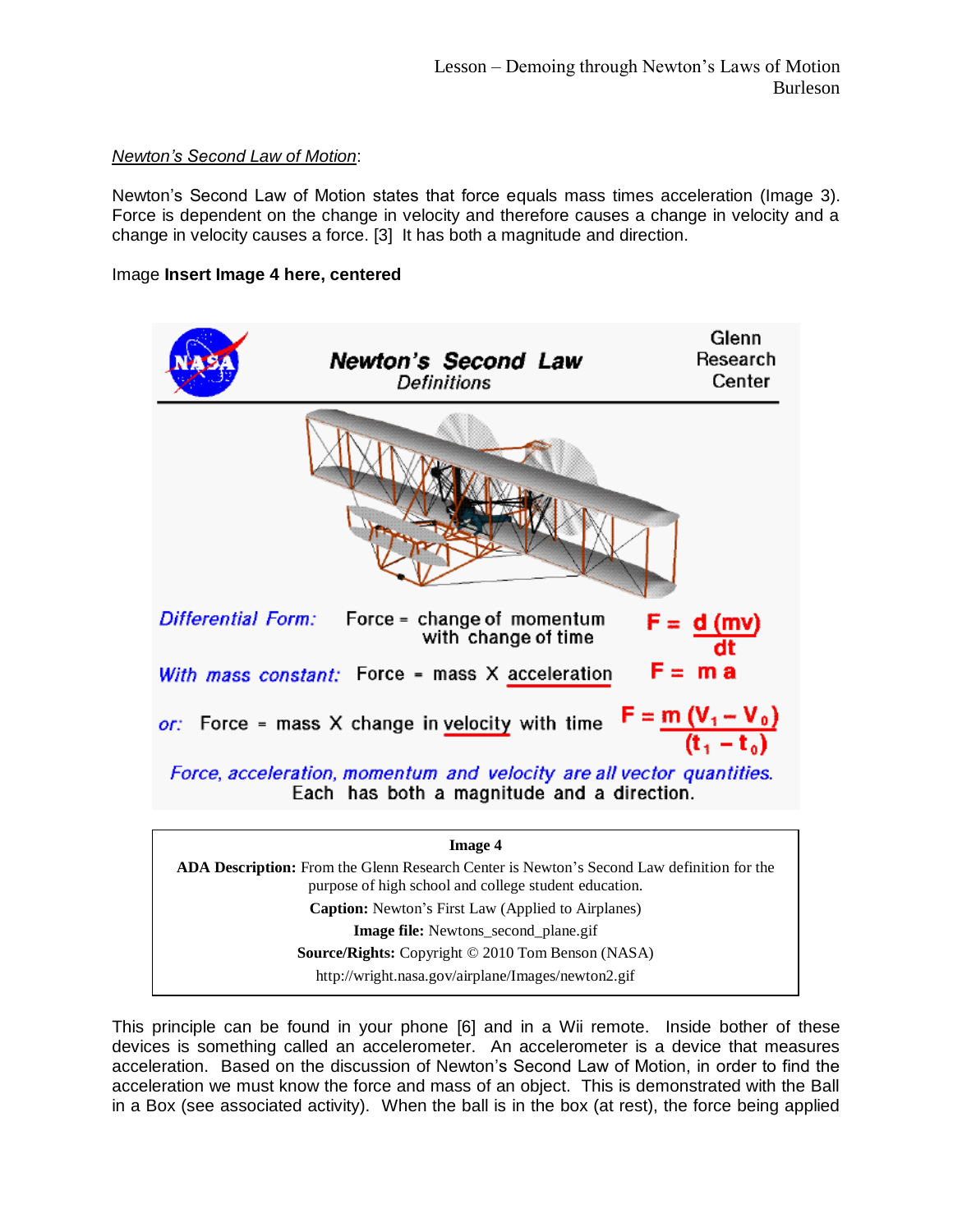to the bottom of the box is due to gravity. Due to relative motion, when you move the box quickly to the right, the ball makes contact with the left side of the box causing a force. Accelerometer works the exact same way; however, unlike in this case, an accelerometer has sensors that measure the force applied [4]. Because the mass is also known, the acceleration is determined and relayed to the Wii unit so that it knows where to move the character or pointer. Accelerometers (Image 5) are used many other areas including vehicle, biological migration tracking, and health monitoring [5].

# Image **Insert Image 5 here, left justified (next to beginning of accelerometer discussion)**



# **Image 5 ADA Description:** From the Glenn Research Center is Newton's Second Law definition for the purpose of high school and college student education. **Caption:** Newton's First Law (Applied to Airplanes) **Image file:** Newtons first plane.jpg **Source/Rights:** Copyright © 2010 Tom Benson (NASA) http://www.grc.nasa.gov/WWW/k-12/airplane/Images/newton1.gif

#### *Newton's Third Law of Motion:*

Newton's Third Law of Motion states that for every action there is an equal and opposite reaction (Image 6). When an engine thrusts forward, flow of a fluid like air is pushed with an equal force back.

### Image **Insert Image 6 here, centered**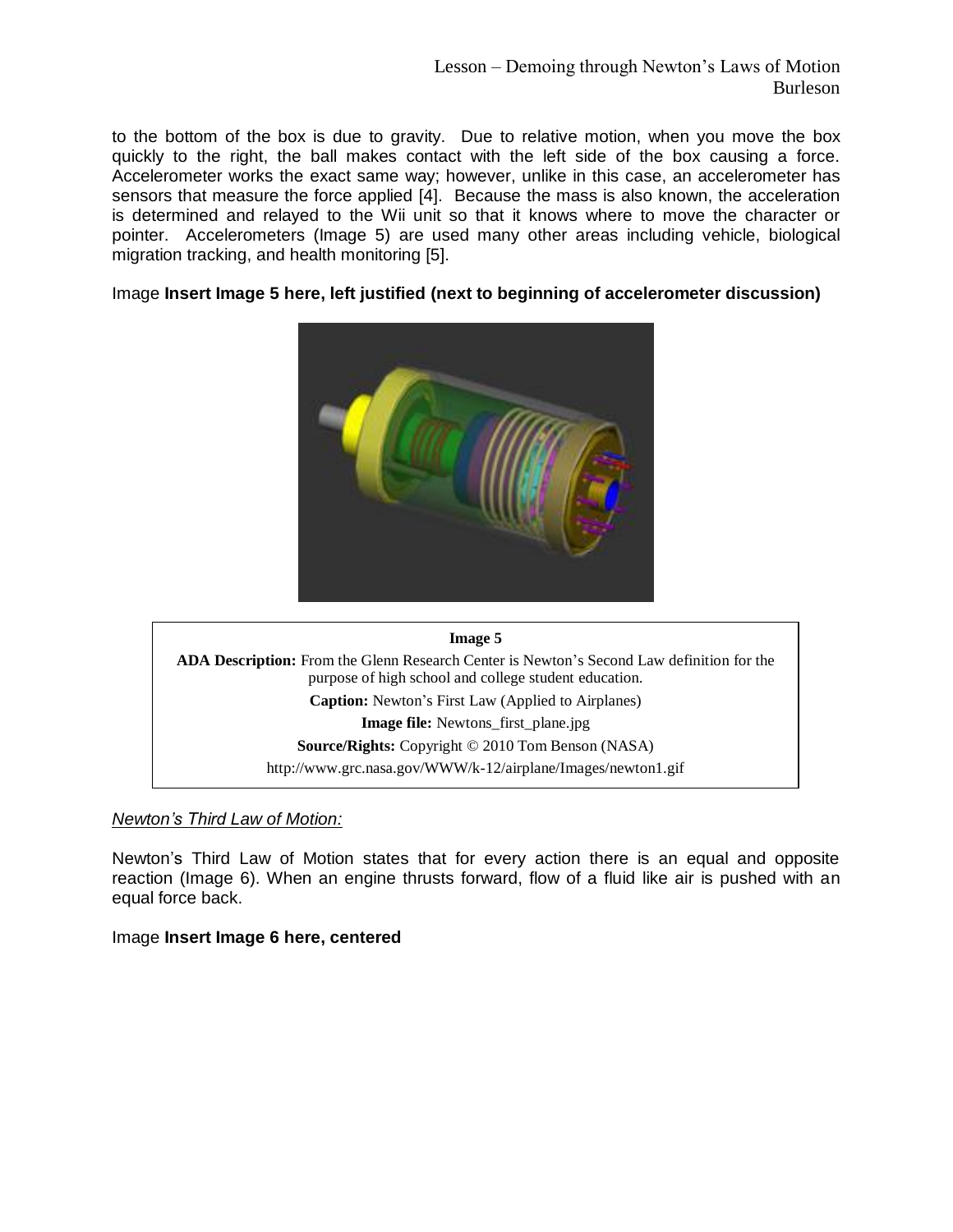

Similarly, Bouncing Balls (see associated activity) demonstrates this principle through the law of conservation of momentum (collision). When each ball individually is dropped it, it bounces a certain height depending on how much air is in the ball. When they are drop with the tennis ball on top of the basketball, the momentum of the balls combined is transferred from the floor to the basketball then to the tennis ball cause the tennis ball to fly significantly higher.

This same principle is used by geologist and civil engineers to understand the movement sediment. Sediment Transport is the movement of sediment due to forces from gravity and water. The collision of sand particles must follow the same rules and laws as the tennis ball and basketball. Grain sizes can range from millimeters to inches in diameter causing smaller particles to move faster in a collision. This interaction is modeled through computer programs that start with these governing equations for Newton's Laws of Motion.

# **Vocabulary / Definitions**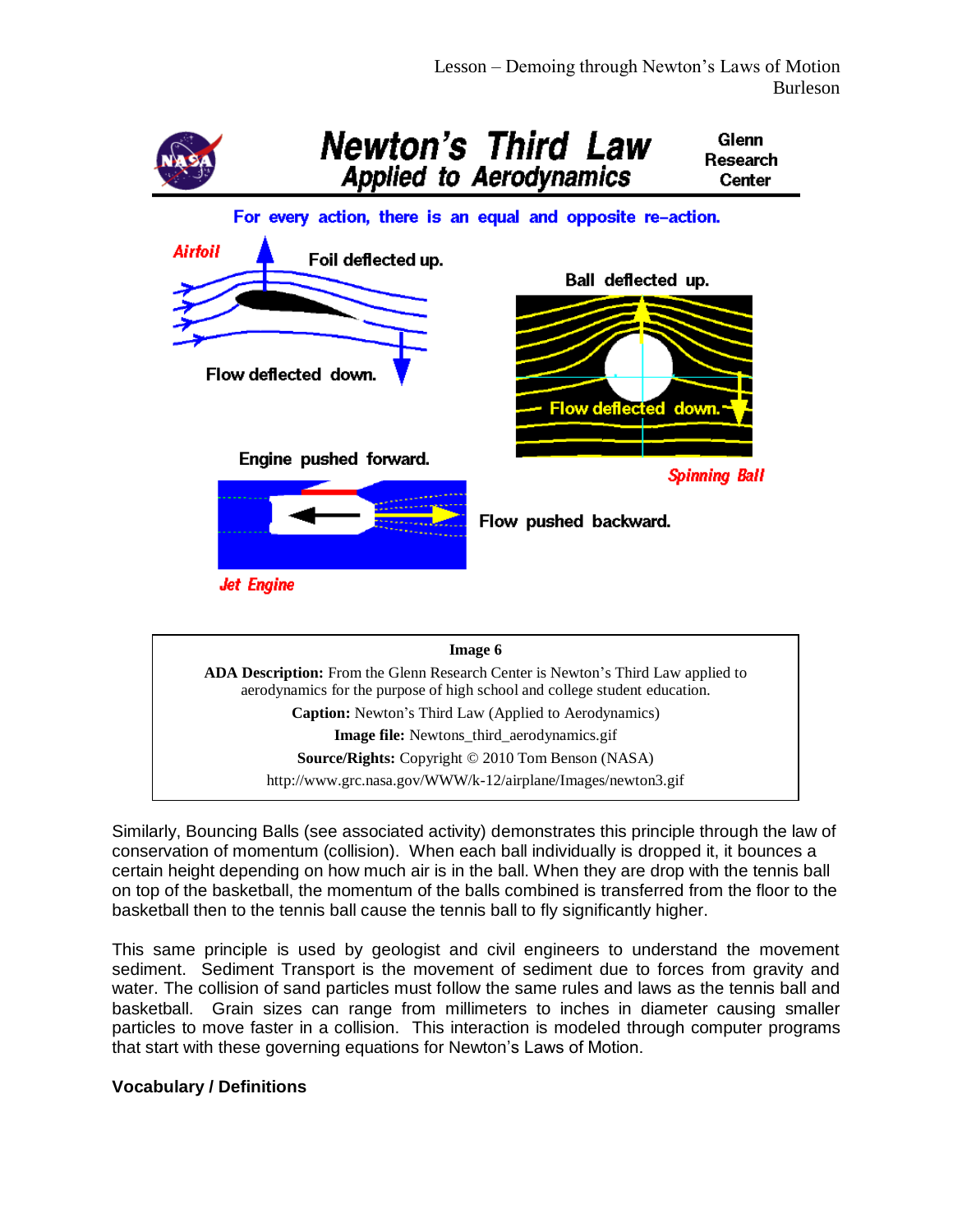| <b>Word</b>                   | <b>Definition</b>                                                                                                                              |
|-------------------------------|------------------------------------------------------------------------------------------------------------------------------------------------|
| Newton's First Law of Motion  | An object at rest stays at rest and an object moving at a<br>constant velocity continues at that velocity unless acted<br>upon by a net force. |
| Newton's Second Law of Motion | Force equals mass times acceleration                                                                                                           |
| Newton's Third Law of Motion  | For every action there is an equal and opposite reaction.                                                                                      |
| <b>Brake Pads</b>             | A component of a disk brake that is used to grind and<br>slow its motion                                                                       |
| Accelerometer                 | A device that measures acceleration                                                                                                            |
| <b>Sediment Transport</b>     | The movement of sediment due to forces from gravity and<br>water.                                                                              |

# **Associated Activities**

Demonstrating Newton's Laws of Motion

# **Lesson Closure**

Use the background information presented above to discuss the finding is the associated activity and how Newton's Laws of Motion are present in each demonstration and engineering example. Have students updated their worksheet if need in a different color pen or pencil. (Use this as your post-lesson assessment).

Before engineers or scientist can discover new ideas and invent new applications, the laws that govern these problems must be understood and demonstrated. Today we did that with Newton's Laws of Motion and learn how they are already being applied.

### **Assessment**

### Pre-Lesson Assessment

Use the discussion questions built into the introduction to assess the student's current level of understanding regarding Newton's laws and how understanding governing laws are the first step in the engineering process.

Lesson-Embedded Assessment See Associated Activity

### Post-Lesson Assessment

Use Associated Activity Worksheet and discussion following the Associated Activity as the postlesson assessment (Lesson Closure).

### **Lesson Extension Activities**

Activity: Demolishing Newton's Laws: Where Newton's Laws of Motion Don't Apply (Currently Being Written)

### **Additional Multimedia Support**